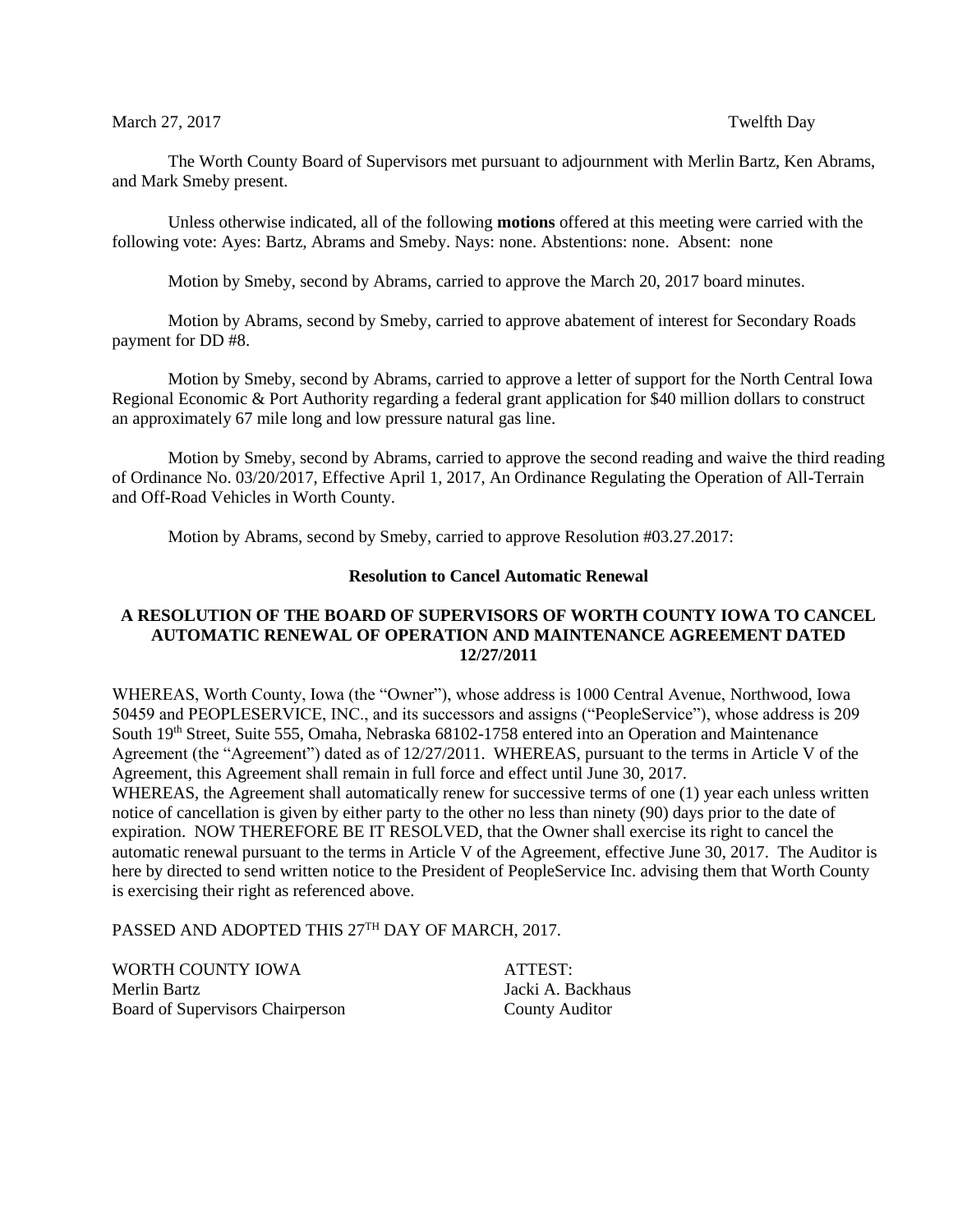Motion by Abrams, second by Smeby, carried to approve Resolution #03.27.2017A:

# **Amend Fiscal Year 2017/2018 Worth County Budget**

**WHEREAS,** RESOLUTION #03/27/2017A Amends Fiscal Year 2017-2018 Worth County Budget as was published in official County newspapers (Northwood Anchor and Manly Junction Signal) February 22 & February 23, 2017,

**WHEREAS,** FY2018 Levy request for the County MHDS Fund is decreased from \$35.18 per capita for a total of \$266,277 to \$33.18 per capita for a total of \$251,139 for Worth County.

**BE IT DULY ADOPTED** this  $27<sup>th</sup>$  day of March, 2017, with the vote thereon being as follows:

AYES: Bartz, Abrams, Smeby NAYS: None ABSENT: None

WORTH COUNTY BOARD OF SUPERVISORS Merlin Bartz, Chairperson Kenneth J. Abrams, Co-Chairperson Mark Smeby, Supervisor

## ATTEST:

Jacki A. Backhaus, Board Clerk and County Auditor

Motion by Smeby, second by Abrams, carried to approve letter of support for 2017 Opportunity Food Box Program.

Motion by Smeby, second Abrams, carried to approve claims in the amount of \$176,553.54 as per the following schedule:

| AT & T                         | Service-E911 | 35.00    |
|--------------------------------|--------------|----------|
| Adams Plumbing & Heating, Inc. | Service-Shf  | 273.57   |
| Ag Power Enterprises Inc       | Parts-Eng    | 0.89     |
| <b>Agvantage Fs Inc</b>        | Fuel-Ema     | 148.82   |
| All States Ag Parts            | Parts-Eng    | 88.00    |
| <b>Alliant Energy</b>          | Service-Gsr  | 3,916.27 |
| <b>Amber Nuehring</b>          | Mileage-Asr  | 18.00    |
| American Test Center Inc       | Service-Eng  | 475.00   |
| Ameripride Services Inc        | Service-Eng  | 121.79   |
| Berge Oil Company              | Fuel-Eng     | 7,712.97 |
| <b>Brian Diehl</b>             | Service-Eng  | 450.00   |
| Carquest Auto Parts Inc        | Equip-Shf    | 879.89   |
| Centurylink                    | Service-E911 | 332.12   |
| Cerro Gordo Co Dept Of Health  | Reimb-Phd    | 5,766.78 |
| <b>Certified Laboratories</b>  | Supplies-Eng | 708.95   |
| Class C Solutions Group        | Supplies-Eng | 332.96   |
| <b>Culligan Of Mason City</b>  | Service-Gsr  | 54.00    |
| $D & L$ Equipment              | Service-Con  | 1,081.16 |
| Dedra Harris                   | Edu-Aud      | 561.98   |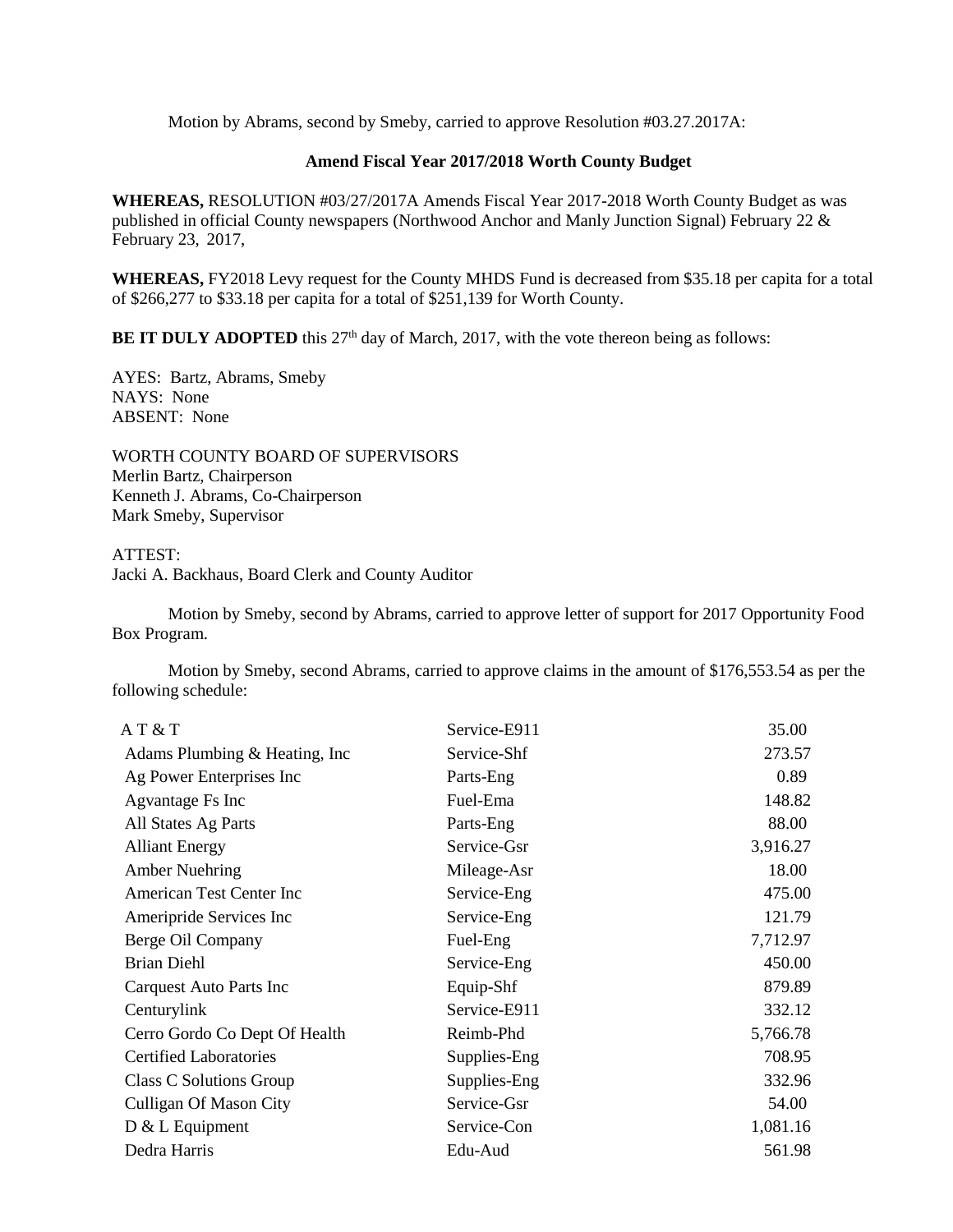| Donald Knudtson                          | Mileage-Asr       | 34.00     |
|------------------------------------------|-------------------|-----------|
| Eilertson Repair                         | Service-Con       | 1,092.24  |
| <b>Fastenal Company</b>                  | Parts-Eng         | 52.46     |
| Forest City Auto Center                  | Service-Shf       | 150.62    |
| Freeborn Co Emergency Management         | Service-Ema       | 5,991.04  |
| Galls, Llc                               | Supplies-Shf      | 327.81    |
| Goveonnection Inc                        | Equip-Dap         | 1,388.58  |
| <b>Hancock County Recorder</b>           | Reimb-Rec         | 37.50     |
| Harold Mohr                              | Reimb-Phd         | 43.75     |
| <b>Heartland Power Coop</b>              | Service-Con       | 234.02    |
| Herb Olson Sewer Cleaning                | Service-Eng       | 200.00    |
| Ia County Recorders Assn                 | Edu-Rec           | 20.00     |
| Ia Dept Of Agriculture                   | Dues-St Tax       | 1,064.36  |
| Ia Law Enforcement Academy               | Edu-Shf           | 430.00    |
| Ia State Extension & Outreach            | Edu-Aud           | 500.00    |
| Ia State University Extension & Outreach | Edu-Eng           | 90.00     |
| <b>Isac</b>                              | Edu-Sup           | 470.00    |
| Isac Group Health                        | Health Ins Prem   | 58,386.00 |
| Jacob Hanson                             | Edu-Trs           | 215.22    |
| <b>Joel Rohne</b>                        | Mileage-It/Gis    | 161.00    |
| Joyce Russell                            | Mileage-Asr       | 46.00     |
| Knudtson Automotive Service              | Service-Shf       | 333.68    |
| <b>Lawson Products Inc</b>               | Parts-Eng         | 549.84    |
| Mail Services Llc                        | Service-Trs       | 279.80    |
| Manly Junction Signal                    | Service-Aud       | 721.05    |
| Marco Technologies Llc                   | Service-Shf       | 129.08    |
| Marilyn Stayner                          | Edu-Shf           | 181.11    |
| Mark Smeby                               | Mileage-Sup       | 245.50    |
| Mercy Medical Center-North Ia            | Reimb-Phd         | 8,316.36  |
| <b>Merlin Bartz</b>                      | Reimb-Sup         | 1,004.62  |
| Midwest Pipe Supply Inc                  | Supplies-Eng      | 93.20     |
| Napa Auto Parts                          | Parts-Eng         | 26.33     |
| North Central Ia Narcotics Task Force    | Dues-Shf          | 4,706.25  |
| Northwood Anchor Inc                     | Service-Aud & Sup | 1,642.28  |
| Northwood True Value                     | Supplies-Eng      | 326.83    |
| Nsb Bank                                 | Supplies-Rec      | 14.25     |
| <b>Otis Elevator Company</b>             | Service-Gsr       | 705.00    |
| Paetec                                   | Service-Eng       | 14.60     |
| Peopleservice Inc                        | Service-Wwt       | 14,588.67 |
| <b>Pitney Bowes Global</b>               | Service-Dap       | 352.68    |
| Pronto Market Of Manly                   | Supplies-Eng      | 13.17     |
| Quality Traffic Control, Inc             | Service-Eng       | 448.80    |
| R80 Llc                                  | Fuel-Eng          | 94.92     |
| Reinhart Food Service Llc                | Supplies-Shf      | 309.77    |
| Special Agent James Thiele               | Service-Aty       | 56.69     |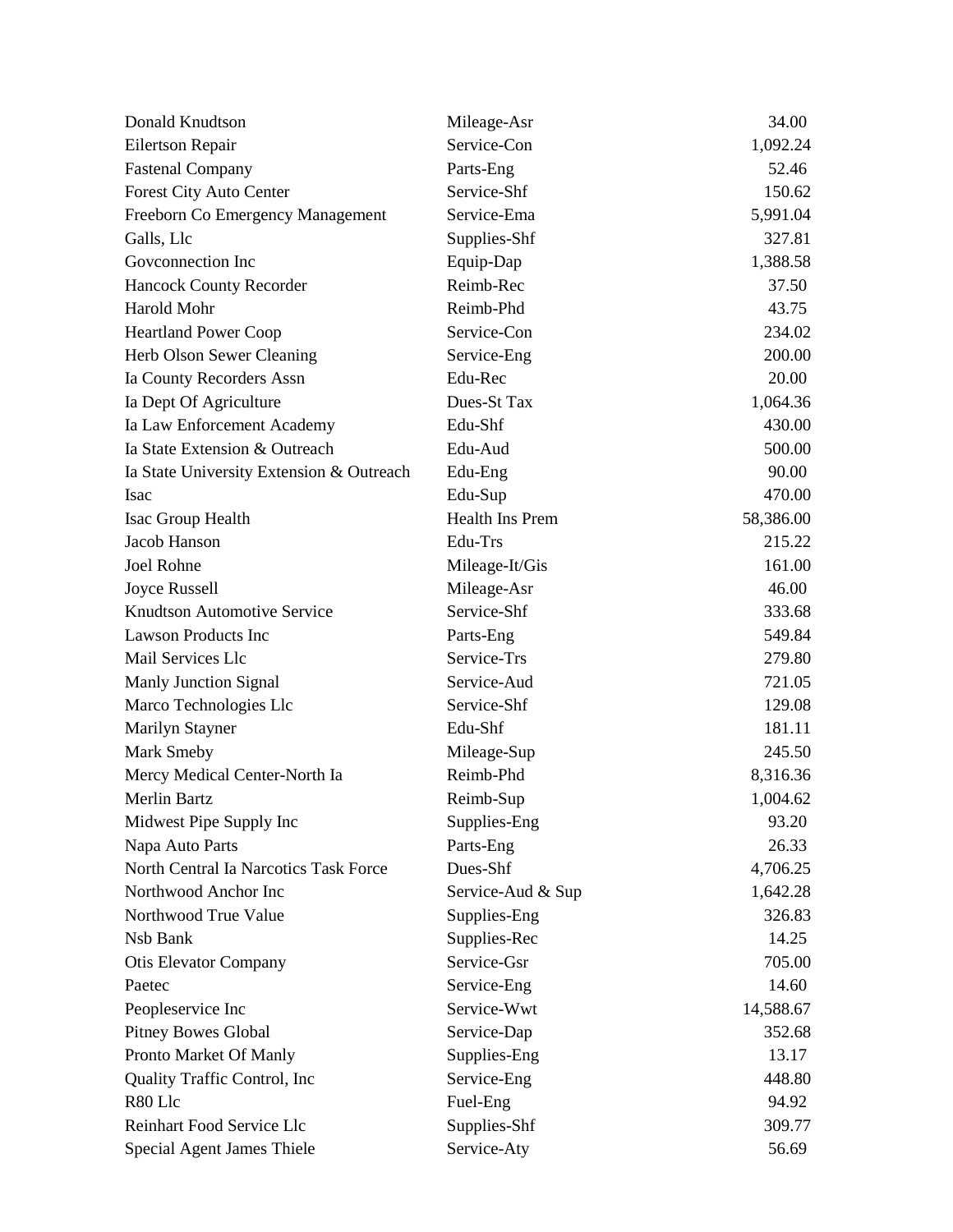| Stanard & Associates Inc    | Service-Civ Svc        |                    | 76.50      |
|-----------------------------|------------------------|--------------------|------------|
| <b>Staples Credit Plan</b>  | Supplies-Asr & Aud     |                    | 370.35     |
| Star Equipment, Ltd         | Equip-Eng              |                    | 39,500.00  |
| Teresa Johnson              | Mileage-Phd            |                    | 36.00      |
| Teresa Olson                | Edu-Rec                |                    | 533.44     |
| Teri Lee Dorsey             | Mileage-Shf            |                    | 140.00     |
| The Barrier Group           | Service-Dap            |                    | 3,400.00   |
| Thomas C Dakin              | Mileage-Asr            |                    | 14.00      |
| <b>Thomas Reid</b>          | Reimb-Vaf              |                    | 181.86     |
| Tyler Technologies Inc      | Edu-Aud                |                    | 150.00     |
| <b>U S Postal Service</b>   | Postage-Aty            |                    | 21.00      |
| Us Cellular                 | Service-Eng            |                    | 26.26      |
| Vanguard Appraisals Inc     | Service-Asr            |                    | 80.00      |
| <b>Verizon Wireless</b>     | Service-Mha            |                    | 543.95     |
| Visa                        | Supplies-Shf           |                    | 711.04     |
| Wilken Auto Salvage         | Parts-Eng              |                    | 50.00      |
| Winnebago Co Recorder       | Reimb-Rec              |                    | 17.00      |
| Worth Co Sheriff Petty Cash | $Exp-Shf$              |                    | 140.67     |
| <b>Worth County</b>         | <b>Health Ins Prem</b> |                    | 685.00     |
| Worth County Engineer       | Fuel-Con               |                    | 829.24     |
|                             |                        | <b>Grand Total</b> | 176,553.54 |

Motion by Abrams, second by Smeby, carried to approve payroll eligibility verification for Melissa Hoch as a full time Northwood Deputy at a salary of \$42,179.61/year as submitted by the sheriff's department.

Motion by Smeby, second by Abrams, carried to approve payroll eligibility verification for David Reyerson as a full time County Deputy at a salary of \$49,818.07/year as submitted by the sheriff's department.

Motion by Abrams, second by Smeby, carried to approve payroll eligibility verification for Alexander Erlandson as full time Jailer/Dispatcher at a salary of \$17.21/hour as submitted by the sheriff's department.

Motion by Smeby, second by Abrams, carried to approve Agreement for Services to provide 500 Mbps Broadband service to county with Winnebago Cooperative Telecom Association.

Motion by Abrams, second by Smeby, carried to acknowledge county receipt of manure management plan annual update from CB Neel & Sons for facility #63839 located in Section 1, Lincoln Township, Cerro Gordo County and facility #63840 located in Section 36, Danville Township, Worth County.

Motion by Smeby, second by Abrams, carried to approve the Agreement between Worth County, Iowa (Sheriff's Office) and International Union of Operating Engineers, Local 234 which will remain in full force and effect until its expiration on July 1, 2020.

Motion by Smeby, second by Abrams, carried to review and sign the representation letter provided in connection with the audit of financial statements of Worth County as of June 30, 2016 by Hogan – Hansen, A Professional Corporation.